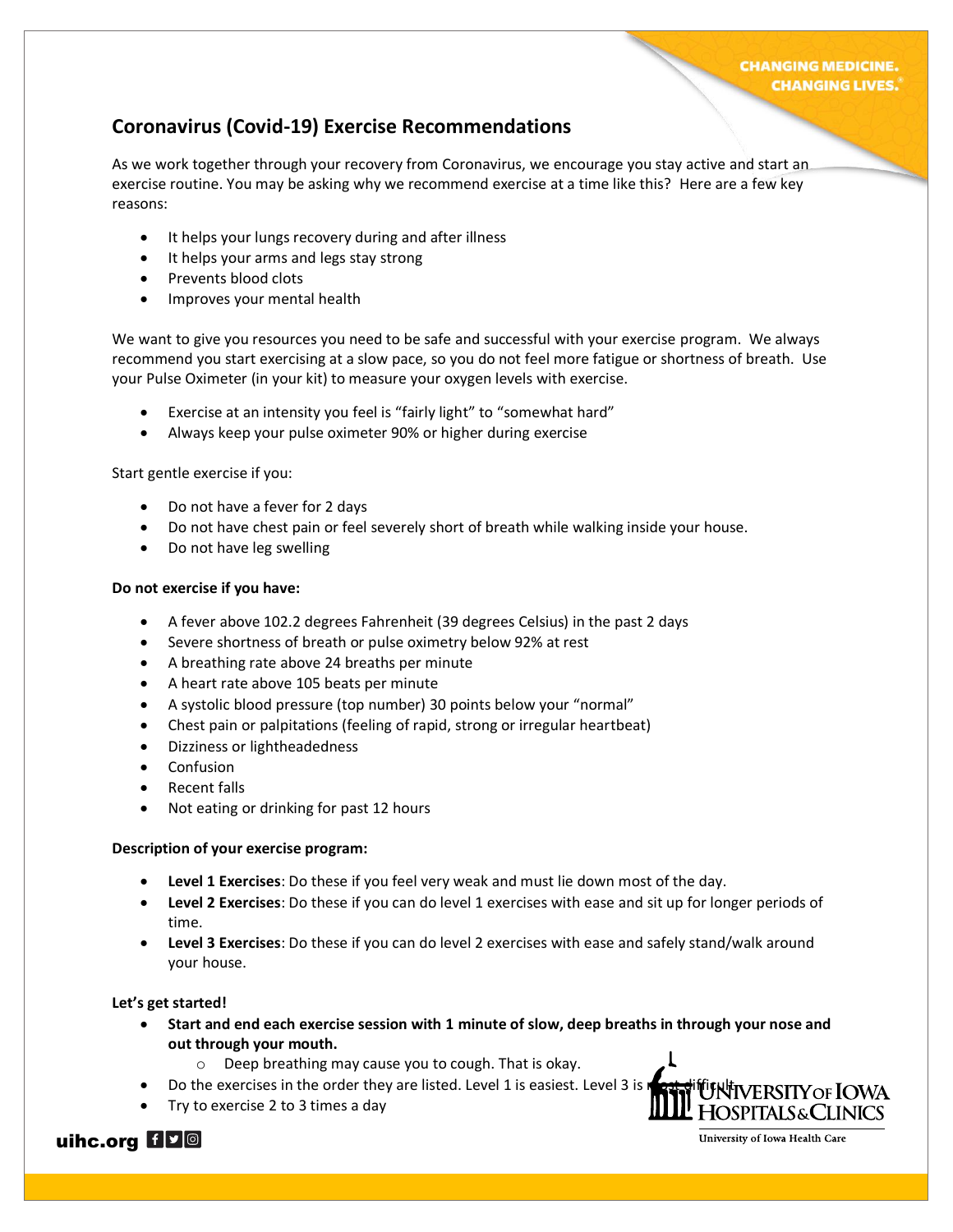## **Level 1 Exercises:**

#### **Ankle Pumps**



- Bend your ankles up and down. Alternate pointing toes downward and upward.
- Do this slowly for 1 minute.

## **Heel Slides**



Lie on your back with legs straight. Slide your heel up to the buttocks, bending at the knee. Then slide your heel to make your leg straight. Repeat with the other leg. • Do this 5 to 10 times with each leg.

#### **Side Lying Leg Raises**



## **Prone Lying**



Lie on your stomach for a few minutes, relax and focus on deep breathing.

Do this for 2 to 10 minutes.

toward the ceiling. Slowly lower it. • Do this 5 to 10 times with each leg.

#### **Arm Raises**



• Raise your arm over your head. Reach toward the ceiling. Slowly lower your arm. Repeat with the other arm. • Do this 5 to 10 times with each arm.

## **Sitting in a Chair or Side of the Bed**

|  | Try to sit at the edge of bed. Do a few minutes of deep<br>breathing. |                            |
|--|-----------------------------------------------------------------------|----------------------------|
|  | Do this for 1 to 3 minutes.                                           |                            |
|  |                                                                       |                            |
|  | 'UNIVERSITY OF IOWA                                                   | <b>SPITALS&amp;CLINICS</b> |

uihc.org HVO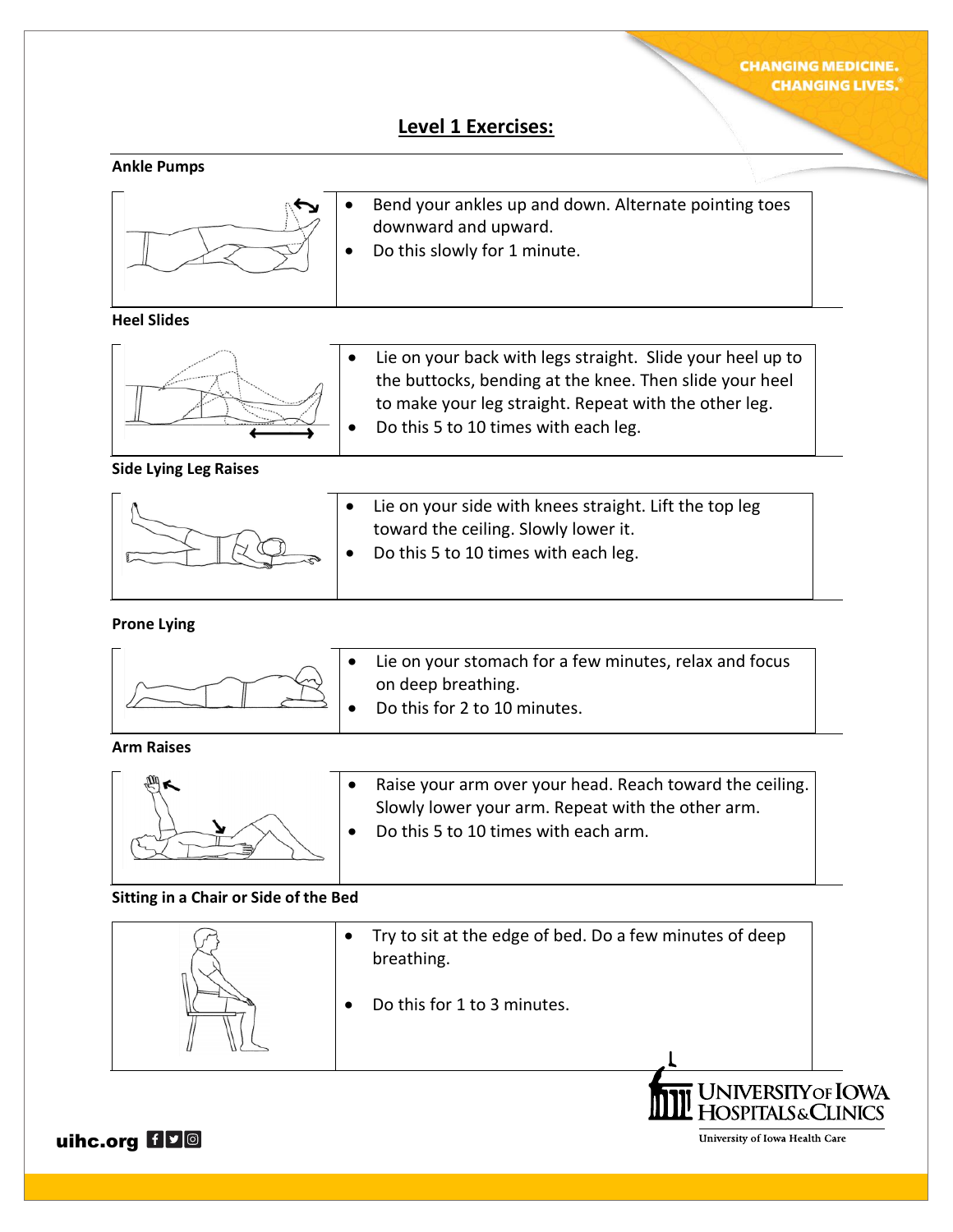## **CHANGING MEDICINE. CHANGING LIVES.**

#### **Shoulder Blade Squeeze**



**Sit to Stand**



• Sit up straight. Try to squeeze/pinch your shoulder blades together, and slightly downward. Hold this for 1 to 2 seconds.

Do this 5 to 10 times.

- Use your arms to help you stand up from your chair or bed. Try to stand for 1 to 3 minutes. Then sit or lie down for a rest.
- Do this 1 to 3 times.
- Do not try standing on your own if you feel you might fall.
- Sit or lie down right away if you feel lightheaded or dizzy.

## **Level 2 Exercises:**

## **Ankle Pumps**

- Bend your ankles up and down. Point your toes downward and upward.
- Do this slowly for 1 minute.

## **Long Arc Quad**



- Sit with your knee bent. Straighten your knee as you raise your foot upwards. Repeat with the other leg.
- Do this 5 to 10 times with each leg.

## **Seated Marching**



- Sit in a chair with your knees bent. Lift your foot and knee, then set it down. Do this with your other leg, like you are marching.
- Do this 5 to 10 times with each leg.

uihc.org HVO

University of Iowa Health Care

JNIVERSITY|OF **IO**WA <del>HOSPITALS&</del>CLINICS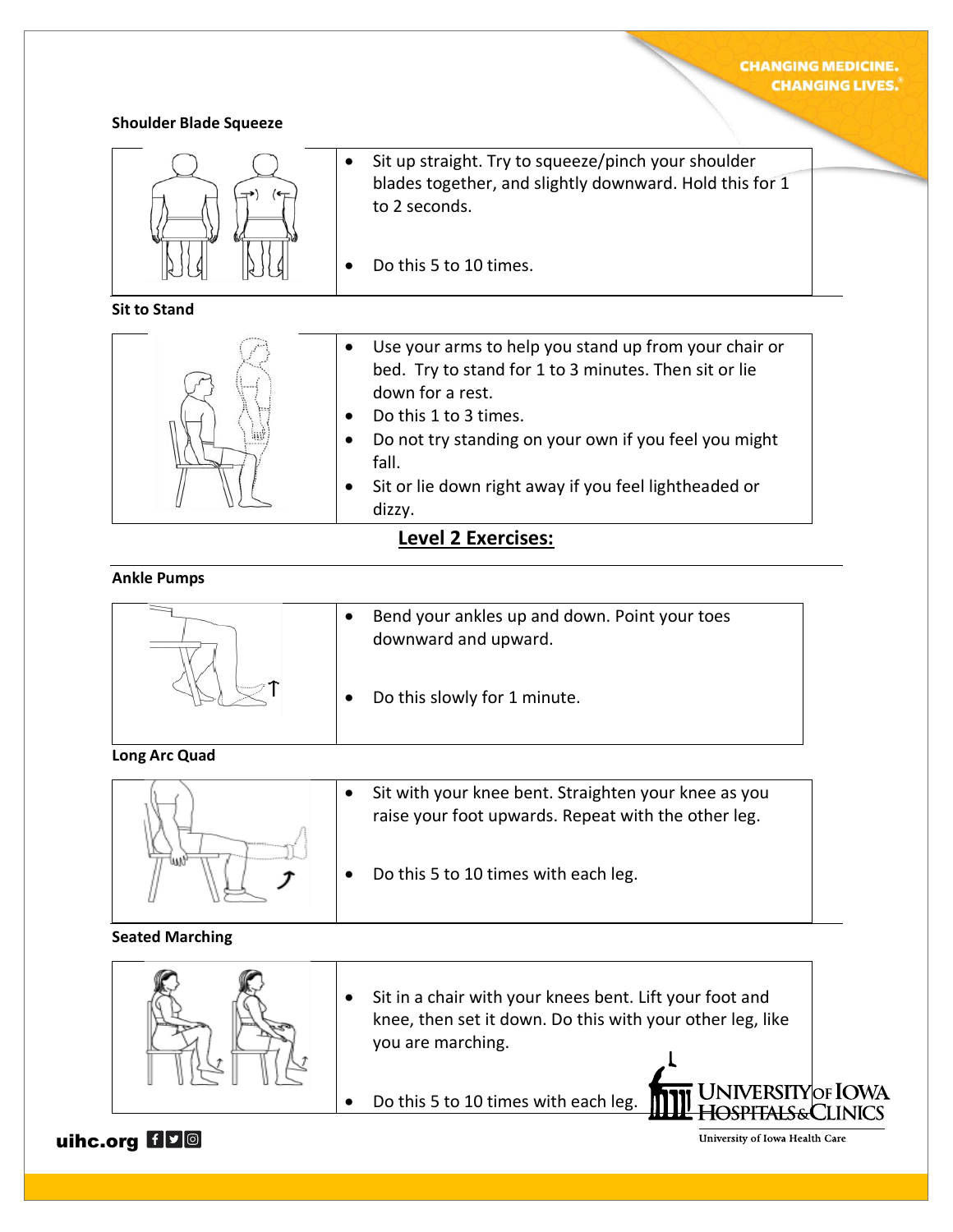#### **Arm Raises**

| Sit up. Raise your arm over your head. Reach toward the<br>ceiling. Slowly lower your arm. Repeat with the other<br>arm. |
|--------------------------------------------------------------------------------------------------------------------------|
| Do this 5 to 10 times with each arm.                                                                                     |

## **Trunk Rotation**



- Hold your hands together. Move your hands and arms from down by the right hip to above the left shoulder. Do this 5 to 10 times.
- Repeat this 5 to 10 times in the opposite direction (left hip to above right shoulder).

## **Sit to Stand**



- Use your arms to help you stand up from your chair or bed. Try to stand for 1 to 3 minutes. Then sit or lie down for a rest.
- Do this 1 to 3 times.
- Do not try standing on your own if you feel you might fall.
- Sit or lie down right away if you feel lightheaded or dizzy.

## **Standing Marching**





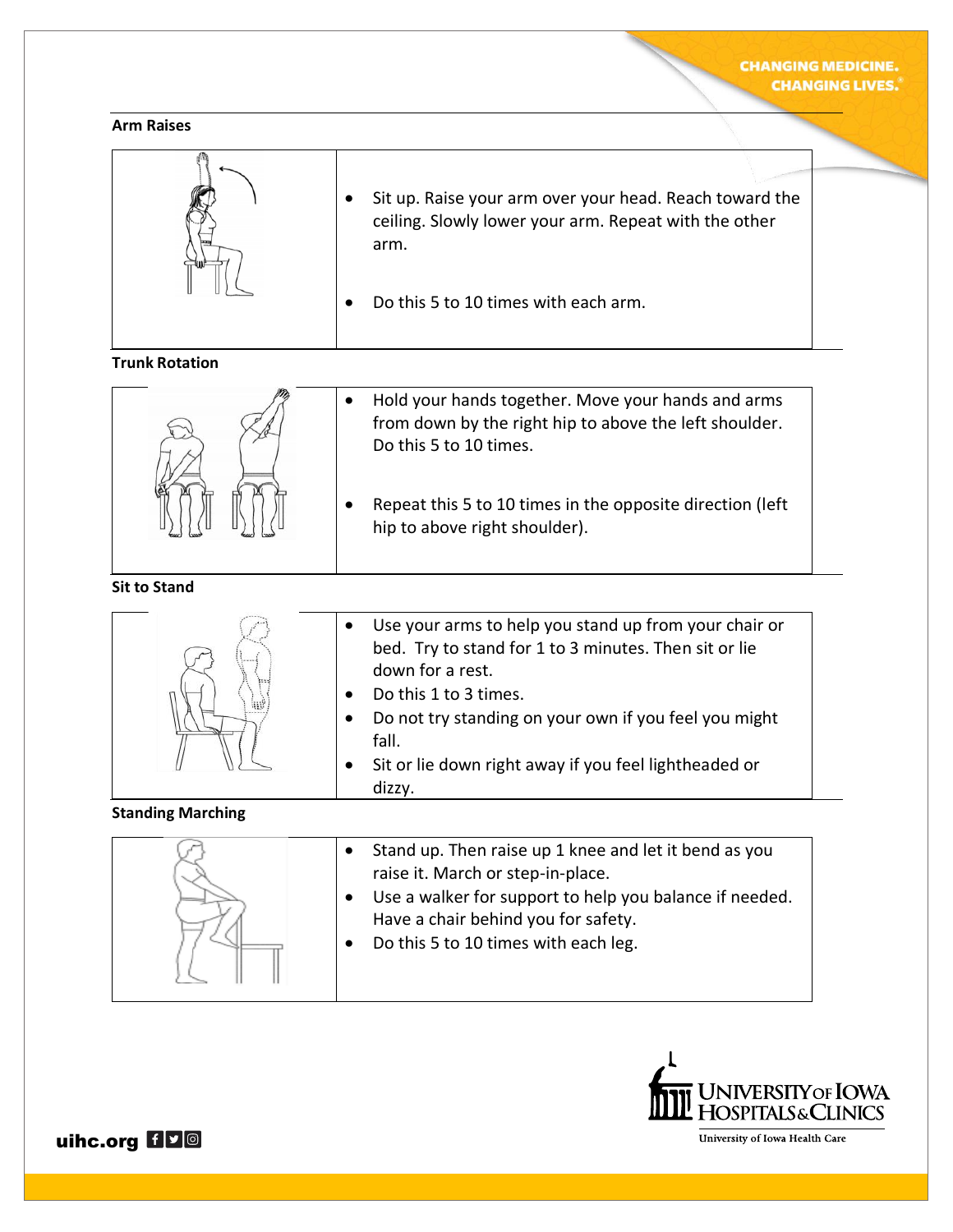# **Level 3 Exercises:**

## **Standing Marching**



#### **Shoulder Blade Squeezes**



| • Stand up straight. Try to squeeze/pinch your shoulder |
|---------------------------------------------------------|
| blades together, and slightly downward. Hold this for 1 |
| to 2 seconds.                                           |

• Do this 5 to 10 times.

## **Heel Raises**



#### **Arm Raises**



• Stand up. Raise your arm over your head. Reach toward the ceiling. Slowly lower your arm. Repeat with the other arm.

• Do this 5 to 10 times with each arm.